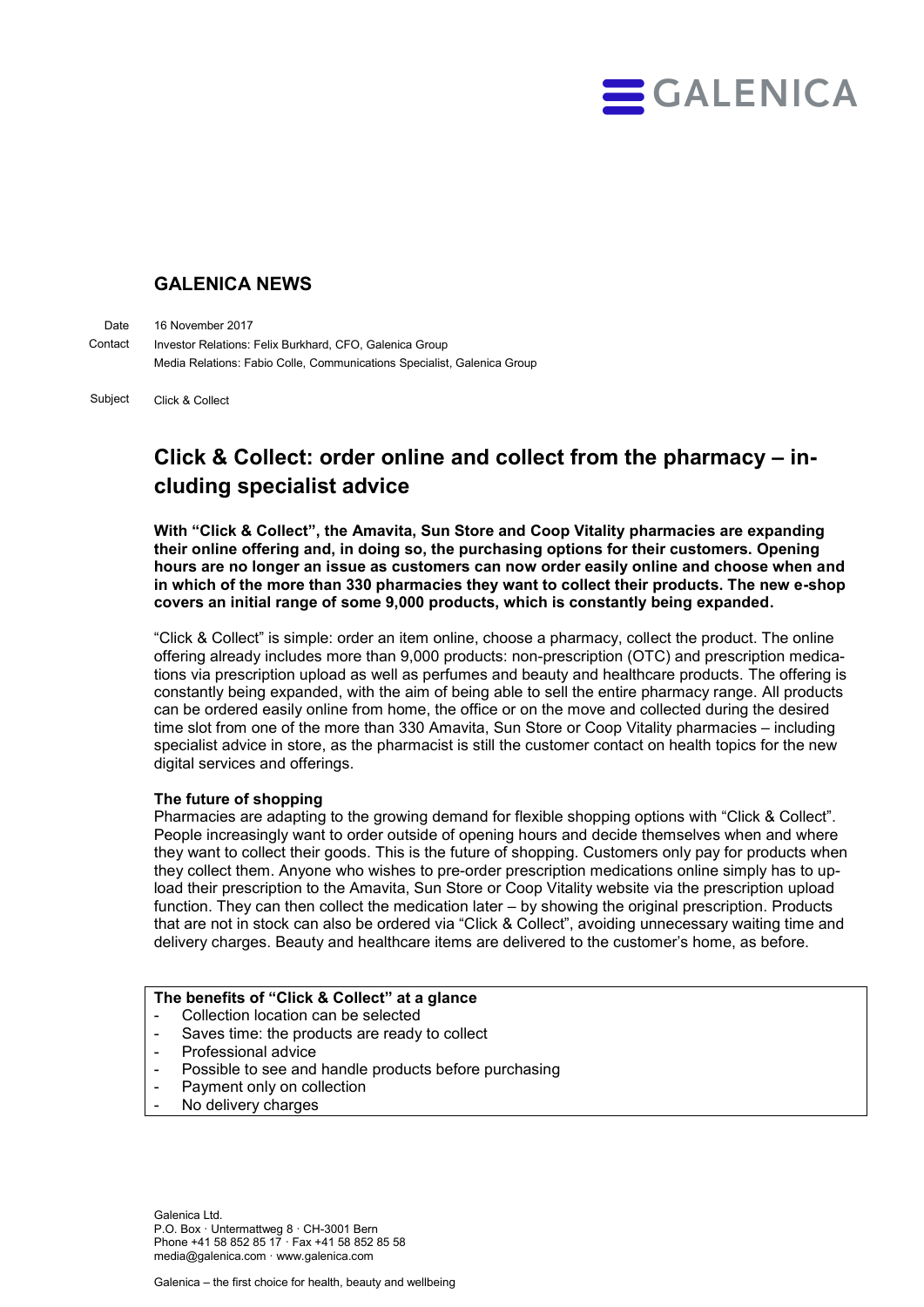16 November 2017 2/3 Click & Collect Date Page Subject



"Click & Collect" is simple: order an item online, choose a pharmacy, collect the product. Now at Amavita, Sun Store and Coop Vitality.

### **For further information, please contact:**

Fabio Colle, Communications Specialist Felix Burkhard, CFO<br>Tel. +41 58 852 85 17 Tel. +41 58 852 85 29 Tel. +41 58 852 85 17 E-Mail: [media@galenica.com](mailto:media@galenica.com) E-Mail: [investors@galenica.com](mailto:investors@galenica.com)

*Galenica is the leading fully integrated healthcare provider in Switzerland. With nearly 500 own, joint venture and independent partner pharmacies, Galenica operates the largest network of pharmacies in Switzerland. In addition, Galenica further develops and offers well-known own brands and products, exclusive brands and products from business partners as well as a variety of on-site health services and tests for customers. Galenica is also the leading provider of pre-wholesale and wholesale distribution as well as database services in the Swiss healthcare market. Galenica is listed on the Swiss Stock Exchange (SIX Swiss Exchange, GALE, security number 36,067,446).*

*Additional information concerning Galenica can be found at [www.galenica.com.](http://www.galenica.com/en/index.php)*